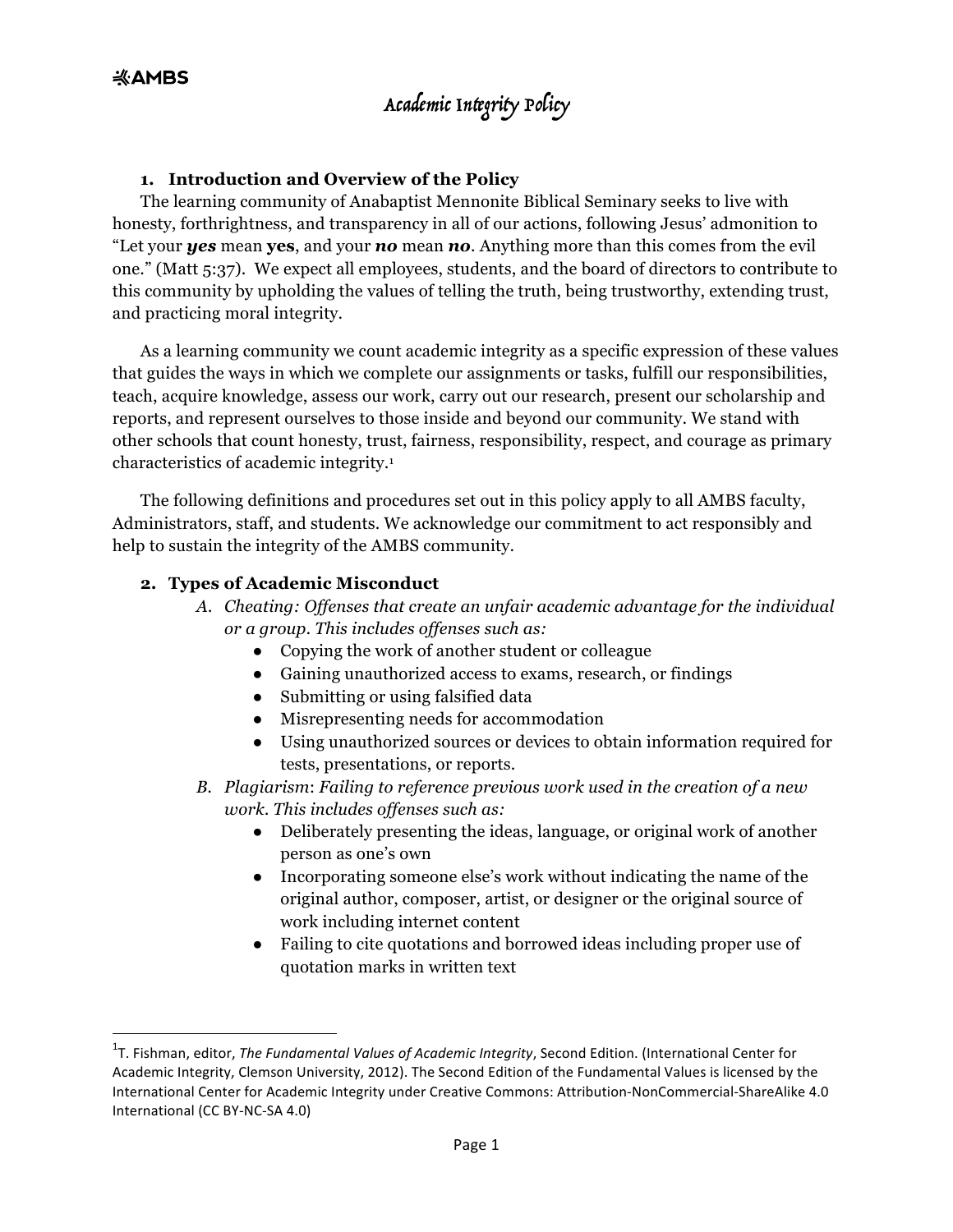- Reusing one's own previously published work in new publications without reference to the previous publication
- Students using the same work for an assignment in one course for an assignment in a second course without permission
- Failing to follow standard practices for attributing copyrighted or borrowed words, music, or visual art in worship, public presentations, conferences, commencement, etc.
- *C. Collusion: Receiving or providing assistance that is not commonly available to other individuals in the community and/or is not acknowledged. This includes offenses such as:* 
	- Helping another student or colleague with assignments or projects that would give her or him unfair advantage or misrepresent her or his skills
	- Sharing confidential or inappropriately obtained information
	- Restricting or not sharing information resulting in unfair advantage
	- Doing the work of another student or colleague that is to be evaluated.
- *D. Sabotaging the work of others: Taking action to diminish another's work or maintaining patterns of inaction that impede another's work. This includes offenses such as:*
	- Destroying the work of others in the academic community
	- Unreasonably delaying review, editing, or publication processes
	- Unjustly discrediting the work of others in the academic community and placing them in an unfair disadvantage for grades, advancement, resources, or prestige
	- Systematic failure to fulfill responsibilities that puts students or academic peers at a disadvantage.
- *E. Research misconduct*: *Failure to conduct research according to best practices of academic ethics. This includes offenses such as:*
	- Fabricating or falsifying research outcomes
	- Asserting claims that are not substantiated in the evidence or documentation
	- Faculty claiming the work of students as their own
	- Using research methods that do harm to people, animals, the community, and/or the environment
	- Research that fails to solicit and document appropriate consent from research subjects and/or exploits vulnerable population groups.
- *F. Inappropriate uses of technology: Using technology in ways that violate legal standards or the ethical norms of the AMBS community. This includes offenses such:* 
	- Using computers, phones, or other devices to gain unlicensed access to information
	- Using information obtained through technological devices that gives the user unfair advantage and misrepresents the actual level of one's knowledge or skills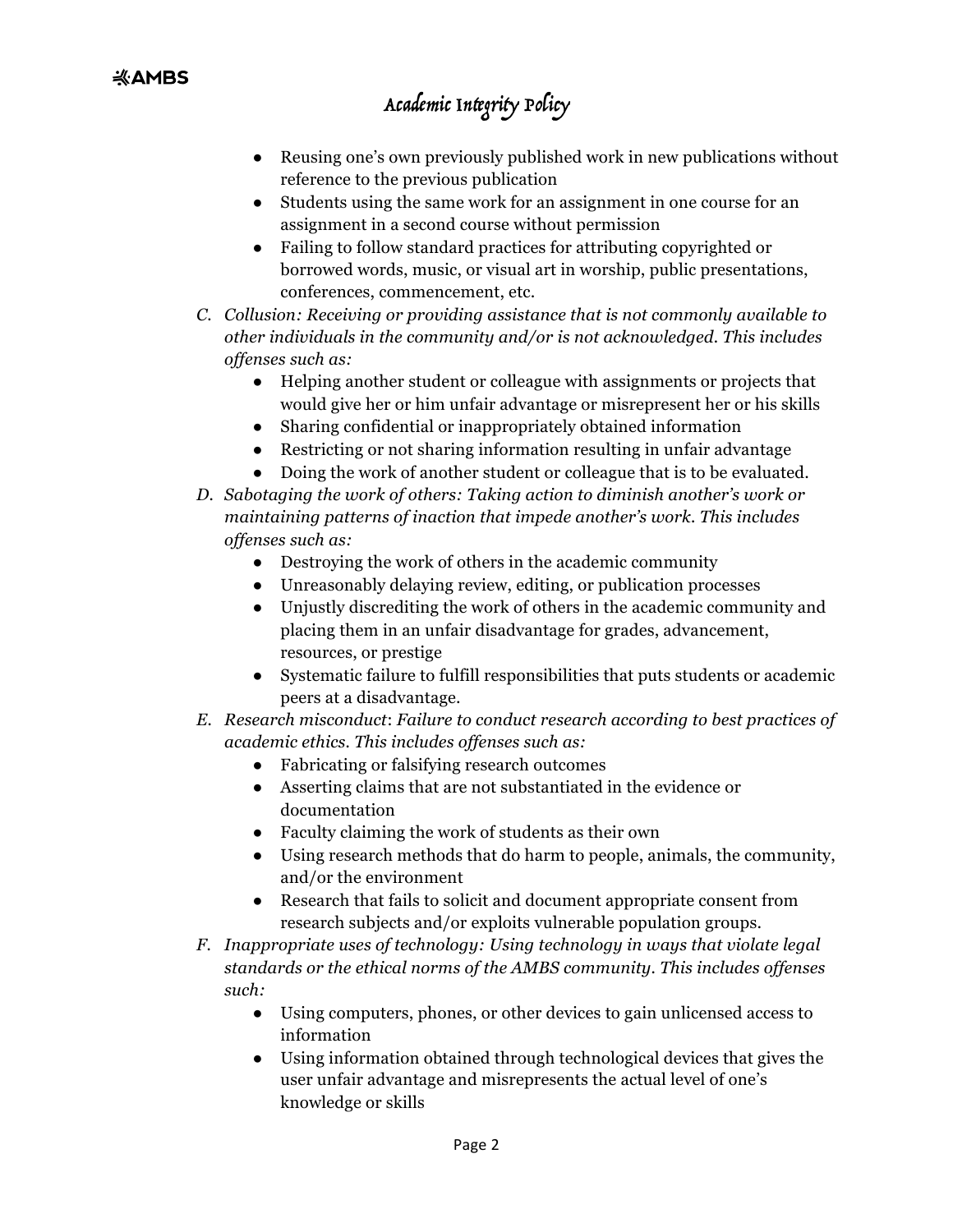- Consulting technological devices in a setting in which they have been prohibited, e.g., in a testing or classroom environment
- Failure to follow governmental regulations.
- *G. Altering records, changing records without authorization, unauthorized sharing of records, or falsifying records. This includes offenses such as:* 
	- Changing information in database record systems that misrepresents the identity of a student or an employee, her or his actual experience, or his or her demonstrated ability
	- Changing student grades under duress or seeking other kinds of advantage
	- Withholding information that belongs in official records
	- Changing financial records
	- Changing records in research projects to give more favorable outcomes
	- Disclosing records without proper authorization.
- *H. False identity: Misrepresenting oneself and one's own work. This includes offenses such as:*
	- Submitting a resume or curriculum vitae with inaccurate or fabricated information about identity, education, or work experience
	- Hiring a proxy to complete and submit assignments or projects for courses
	- Completing course assignments or projects for another student for pay.

### **3. Frequent Causes of Academic Misconduct and the Loss of Integrity**

Many situations or conditions can give rise to academic misconduct and must be addressed forthrightly and in a timely manner.

- A. Not all cultures hold the same ethical understandings of what it means to use the intellectual work of others. There are different means for attributing knowledge that have contributed to one's thinking. This policy represents values upheld in schools of post-secondary education in Canada and the United States. Often international students are not aware of the need for making citations or do not know the citations standards recognized in the US or Canada. Both the school and the students bear responsibility for ensuring that quotations or borrowed intellectual property are properly cited.
- B. Sloppy research and writing practices cause serious mistakes in attribution. Students and faculty frequently copy and paste text between electronic documents without noting the source, have trouble with accurate paraphrasing, or fail to use recognized citation styles or abbreviations. Poor handwriting and transcription or a failure to maintain complete research records can also lead to academic misconduct. In the seminary environment, lack of attention to citations in sermon texts is frequently a cause of trouble.
- C. Failure to use available resources that outline best research practices including how to utilize software tools to organize research, keeping track of sources and citations, and reviewing style guide for research papers. *(The AMBS library*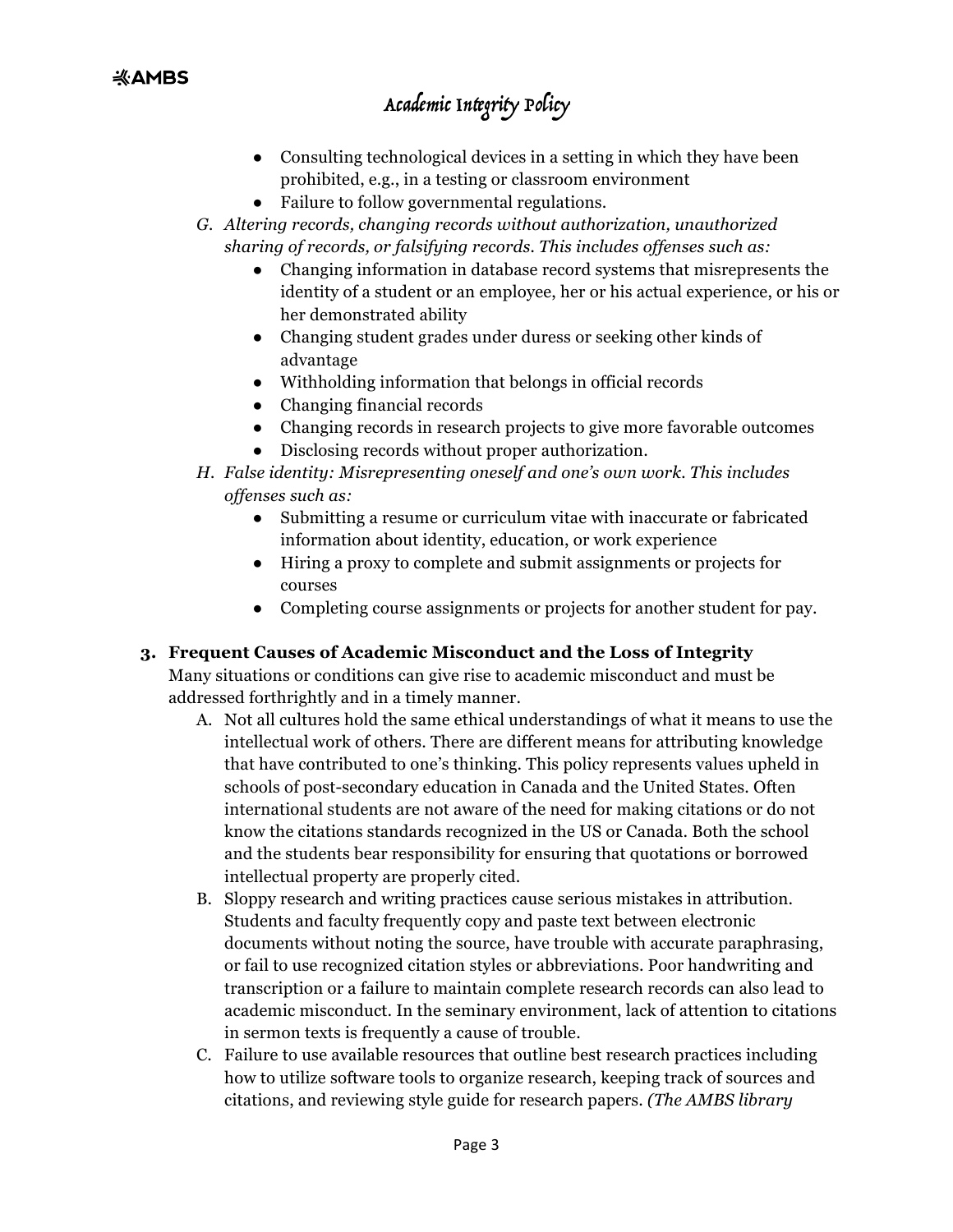*provide resources strengthening research habits, using citation management tools, and utilizing Turabian standards for writing papers.)* 

- D. Students, teachers, or employees may recognize that they are not knowledgeable or skilled enough to complete their assignments adequately. In the face of failure, they find it tempting to borrow the work of others without acknowledging they have done so.
- E. Poor time management or other time pressures can contribute to the fear of failing an important assignment, report, or presentation. This situation makes the possibility of using the work of others without acknowledgment or fabricating information a strong temptation.
- F. Students and employees may have strong tendencies toward personal perfectionism; a personal sense of identity becomes bound up in the need to be right and flawless. The reality that one's work will not be perfect becomes unbearable to imagine for those who suffer from perfectionism. Opportunities to cheat, plagiarize, or fabricate data are tempting.
- G. In some school cultures, the competition for grades, benefits, funding, recognition, or prestige is very strong. Students and employees may sabotage other's work, withhold the resources needed to complete assignments, and steal or restrict the use of needed resources (e.g., books, technology, information, departmental budget) that puts other students or employees at a decided disadvantage. Competition between schools or organizations may encourage the spread of misinformation.
- H. Increasing numbers of students in post-secondary and graduate schools believe they are entitled to a degree without doing the work required to earn one. They pay individuals or companies to take on their identity and complete all the work of the course for them. This behavior is widespread in the online learning environment with entire courses being completed by someone other than the registered student. On-campus students sometimes use services to write their papers or take tests for them.
- I. Some employees misrepresent themselves on their resumes or curriculum vitae claiming degrees they have not completed or obtained fraudulently, scholarship they have not produced, or work experience that they do not have.
- J. Students and employees may violate copyright laws by reproducing more text than is allowed under Fair Use understandings or using musical or visual illustrations in their materials for assignments, reports, or presentations without permission.
- K. Occasionally, students and employees are simply not prepared or able to complete competently the work asked of them. Rather than face embarrassment, they utilize the work of others. This could mean publishing work or hiring others to do their work while submitting it under their name.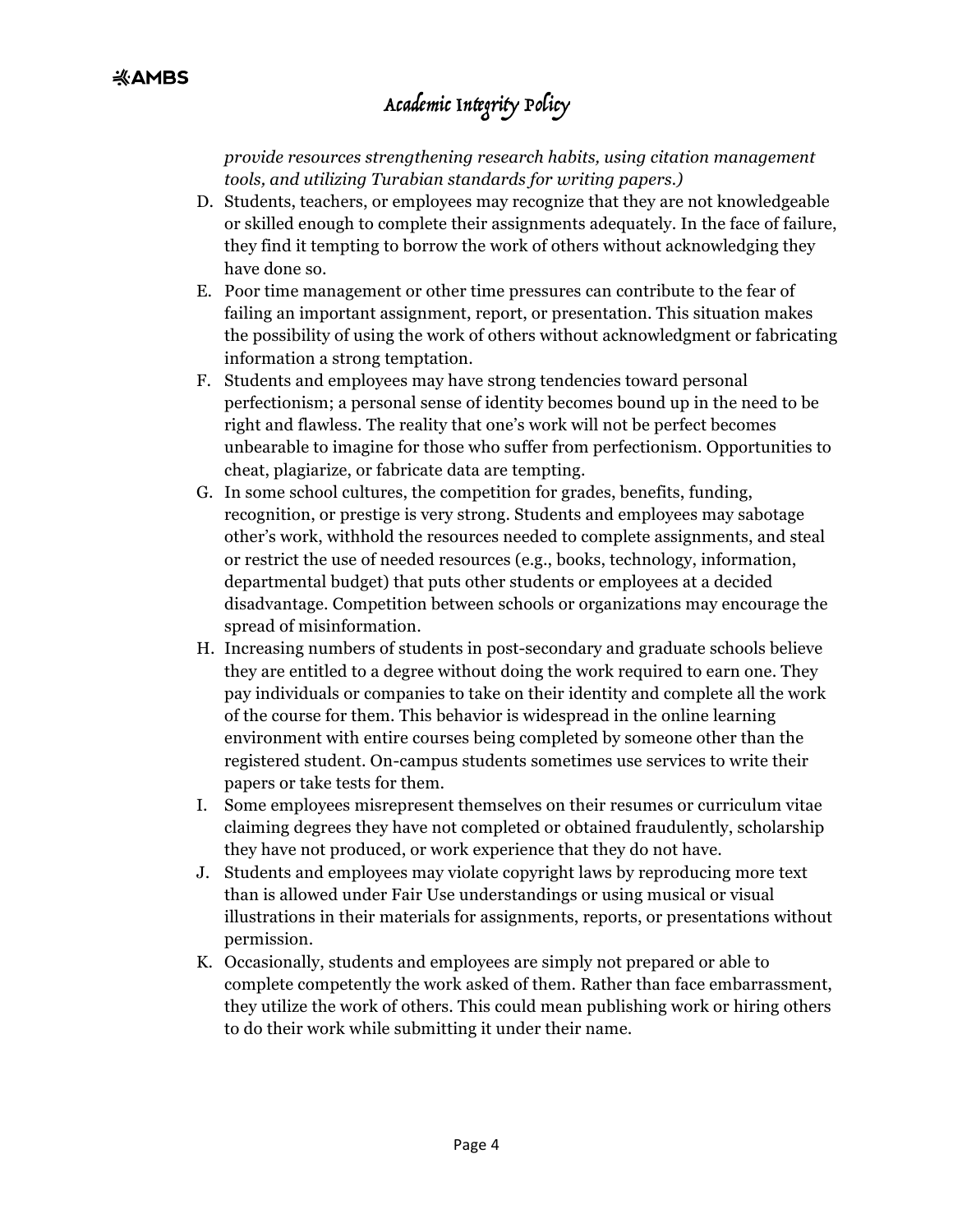While all of these situations of temptation are understandable at a basic human level, academic misconduct demonstrates a lack of personal, academic, and moral integrity and is not tolerated at AMBS.

#### **4. Definitions of academic misconduct related to levels of seriousness**

- A. This policy recognizes the difference between unintentional, and usually small, errors caused by distractions, misunderstandings, confusion, or fatigue. These do not fall under the normal causes of academic misconduct.
- B. Minor offense. A minor first offense often appears in the form of mistakes resulting from sloppiness or negligence. Plagiarism, inappropriate collaboration, inappropriate uses of technology, and altering records without due caution may be considered minor offenses. It is not the willful intent of the student or the employee to deceive or to gain benefit from claiming work that is not their own, restricting the use of resources, or making a mistake in record keeping or reporting. (International students and North American students who do not have a strong humanities background may be at greater risk for committing minor offenses.)
- C. Second minor offense. A second minor offense results from sloppiness, negligence, or failure to have learned proper research and recording practices without evidence of the students' or employee's intent to deceive.
- D. Serious offense. Reports of serious offenses of academic misconduct by students or employees demonstrate willful intent to deceive by leveraging advantage for grades, resources, promotions, or privileges. Cheating, sabotage, research misconduct, and false identity are always considered serious offenses. Such offenses will be thoroughly documented. A third documented minor offense during the student's or employee's tenure is treated as a serious offense.

#### **5. Consequences and Range of Sanctions**

Intervention for student violations within the context of a course begins with the Professor. Suspected violations by students outside of courses are reported to the Academic Dean. Suspected employee violations are reported to the employee and the employee's Supervisor at the same time.

If students or employees disclose an instance of misconduct in a confidential conversation, the listening advisor, campus pastor, spiritual director, colleague, or friend should direct them to report their violation to the Academic Dean or to their Supervisor. A follow-up conversation to check on the reporting actions taken is recommended.

AMBS personnel (Professors in the case of students and Supervisors in the case of employees) will gather evidence and document all cases of academic misconduct in detail (see section 6). All situations that violate academic integrity, whether by students or employees, will be addressed with a range of sanctions, corresponding to the seriousness of the offense.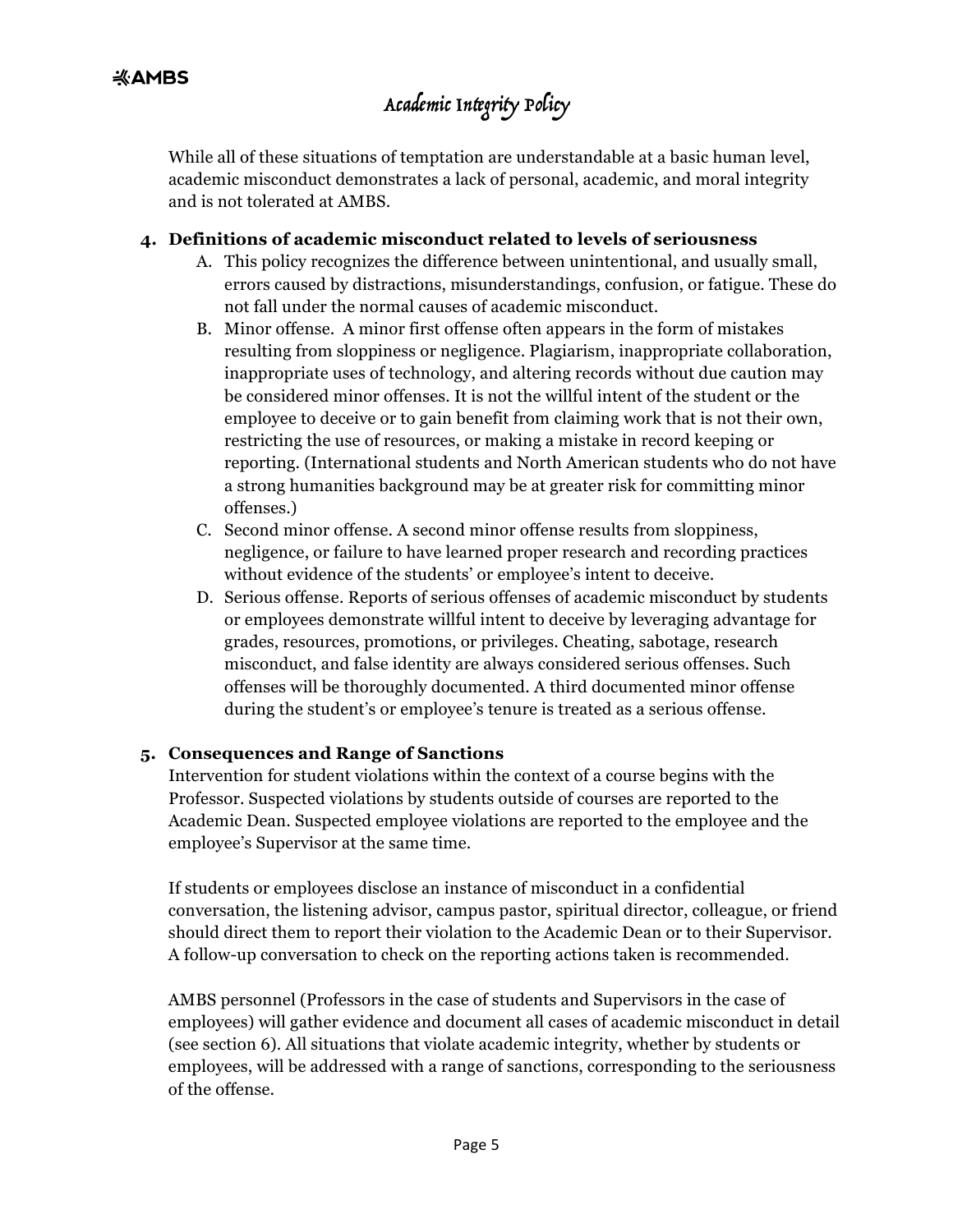- A. Students
	- 1. Failing assignment, project, exam with or without opportunity to redo the work
		- a. Professors who suspect or have determined that a student has committed a minor offense will present the student with the evidence of the misconduct and help her or him to understand the significance of the infraction. The Professors will give a failing grade on that assignment, project, or exam.
		- b. The incident is reported to the Academic Dean, who follows up with the student. The Academic Dean and Professor determine together if the student may be given the opportunity to resubmit corrected work or be given a different but similar assignment. If it is the student's first minor offense (section 4, part B) and the cause of the misconduct warrants, the Academic Dean will refer the student to remedial assistance from library, information technology, and/or writing services.
		- c. The Academic Dean keeps an email record of the communications between the Professors and the student. The incident is reported to the student's advisor.
	- 2. Failing the course
		- a. Professors who have determined that a student has committed a second minor offense (section 4, part C) will confront the student with the evidence of misconduct, and the student will fail the course.
		- b. The incident is reported to the Academic Dean, who confirms with the student that he or she has failed the course and indicates that a report of the violation will go into the student's record.
		- c. The Academic Dean will keep an email record of the communications among the Professors, the student, the student's advisor, and the Registrar's office. Official records are kept by the Registrar.
		- d. If there is sufficient evidence demonstrating that the student did not understand the nature of the misconduct and takes immediate direct action to understand the breach in academic integrity, the Professor in consultation with the Academic Dean may allow the student to resubmit a corrected assignment or a different but similar assignment with the student receiving the lowest possible passing grade for the course.
	- 3. Short-term suspension and Review Team Process
		- a. All serious forms of academic misconduct (section 4, part D) committed by students and reported by Professors will result in a suspension that may last up to two weeks. The Academic Dean will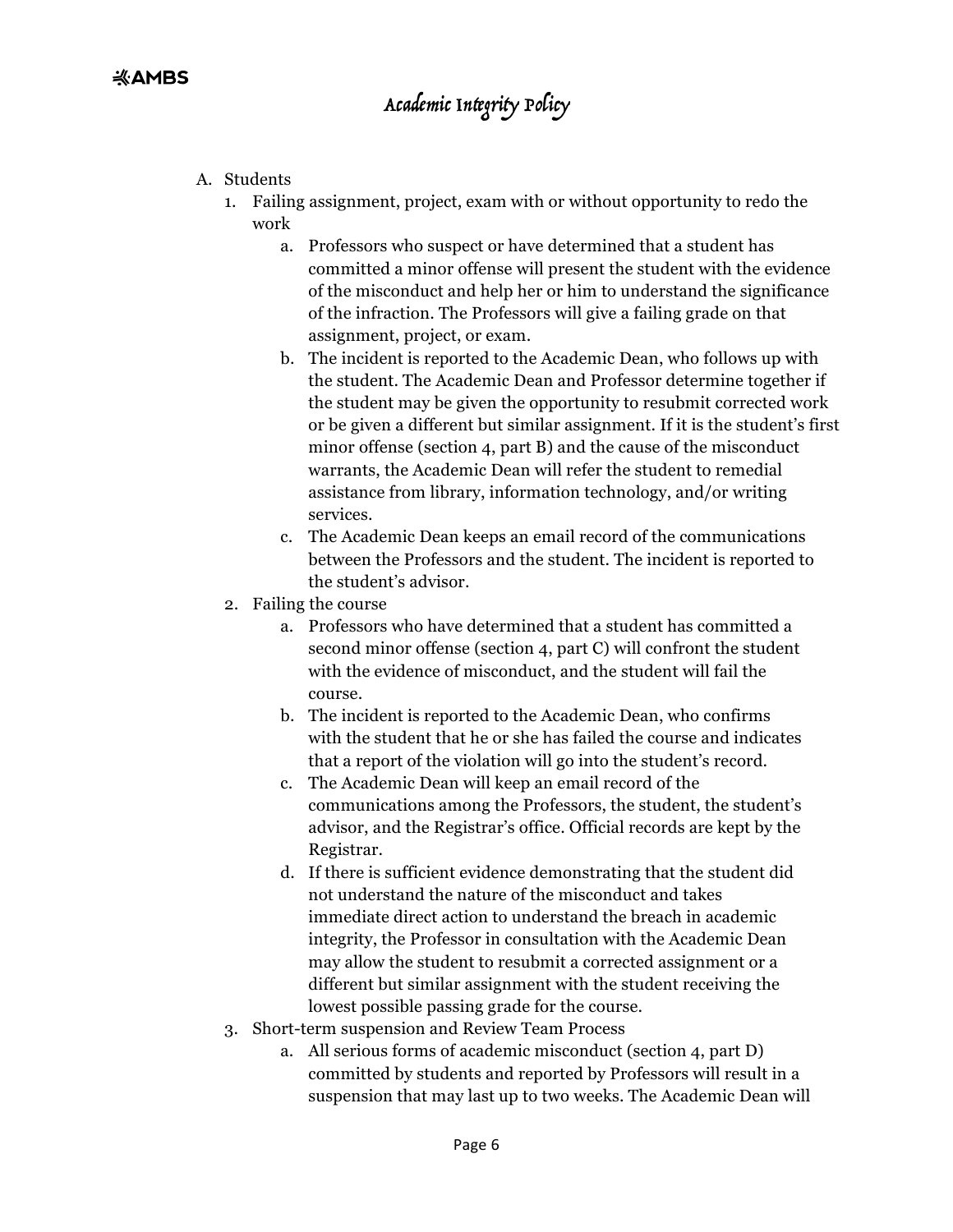carry out the process of gathering evidence for all cases involving students.

- b. A review team comprised of the Academic Dean, the MA Program Directors or the MDiv Director, the Registrar, and a current student will review the case in the presence of the accused student and will make a judgment based on the evidence gathered by the Academic Dean.
- c. If the accused student is exonerated of the misconduct charge, he or she may resume class attendance and assignments in all courses and may apply for course extensions at the end of the term if required.
- 4. Termination of student status at AMBS
	- a. Any student found culpable of a serious or repeated incidence of academic misconduct by a review team will have his or her student status at AMBS terminated. Termination is immediate following the determination of the review team.
	- b. A "W" will be entered on the student's transcript for all of the courses in which she or he is registered in that term. The student will be responsible for paying back all federal financial aid grants received for the term.
- B. AMBS Employees
	- 1. Rectifying errant work
		- a. Supervisors who suspect that a supervisee has committed a form of academic misconduct will immediately present the employee with the evidence and seek corrections to the work.
		- b. The Supervisor will ensure that the supervisee understands clearly the significance of the issue and provide any additional training that may be required to prevent a second instance of misconduct.
		- c. The Supervisor will refer the employee to appropriate support services, such as library or technology training, depending on the cause of misconduct (Section 3).
	- 2. Delay of promotion process
		- a. Supervisors who suspect that a supervisee (Faculty, Administrator, or Staff) has committed repeated acts of academic misconduct or a first serious form of misconduct will immediately present the employee with the evidence of the infraction.
		- b. The incident is noted in the employee's personnel file.
		- c. The Supervisor and supervisee will determine whether future misconduct can be prevented with increased supervision and/or additional training.
		- d. The misconduct and the employee's efforts to address it will be considered in the next review process and may cause delay in advancement or raise in pay.
	- 3. Short-term suspension and review team process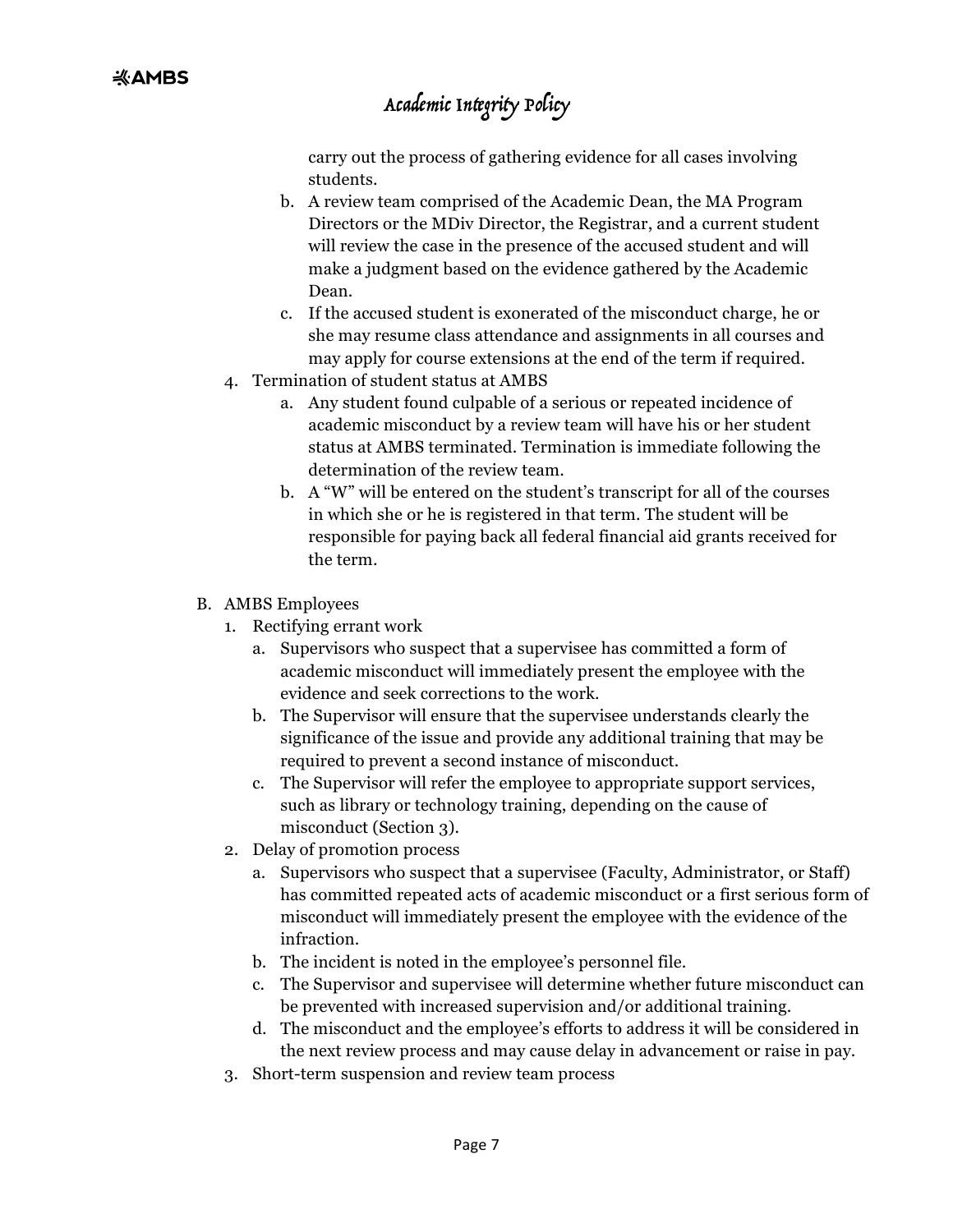- a. All serious forms of academic misconduct (section 4, part D) committed by faculty, Administrators or Staff may result in a suspension lasting up to two weeks.
- b. Teaching, Affiliate, and Adjunct Faculty
	- The Academic Dean will carry out the process of gathering evidence in all cases involving teaching faculty (including affiliate, adjunct, and sessional faculty) to determine the veracity and extent of the infraction.
	- ii. ii. In the case of misconduct by a Teaching Faculty member, the Academic Dean will carry out evidential research to determine the veracity and extent of the infraction.
	- iii. A review team will consist of the Academic Dean, an Administrative Cabinet member, and two Teaching Faculty members from areas outside of the accused Professor's departmental assignment. If the Professor is exonerated of the misconduct charge, he or she may return immediately to all teaching and community responsibilities.
- c. Administrators and Staff
	- i. Supervisors of other Administrators or Staff will carry out evidential research to determine the veracity and extent of the infraction.
	- ii. A review team consisting of the Supervisor, an Administrative Cabinet member, an Administrative Faculty member and/or a Staff member from outside of the accused employee's assigned area.
	- iii. If the employee is exonerated of the misconduct charge, he or she may return immediately to the appointed position. If he or she is found culpable of the misconduct, the employee may continue on suspension for a specified period of time.
- 4. Terminations of employment
	- a. Any AMBS employee found culpable of a serious or repeated incidence of academic misconduct will have his or her employment status at AMBS terminated immediately following the determination of the review team or at the end of the current academic term.

### **6. Documentation**

- A. Student Misconduct
	- 1. Minor incidents of academic misconduct committed by students are recorded in the Academic Dean's office and destroyed after the student has completed studies at AMBS, assuming that there are no more infractions during the period of the student's study.
	- 2. Any serious or repeated infraction of academic misconduct, for which the student is proven culpable, will be recorded in the student's permanent academic record. All notes from the evidentiary research and the meeting(s) with the accused student will also become part of their permanent record.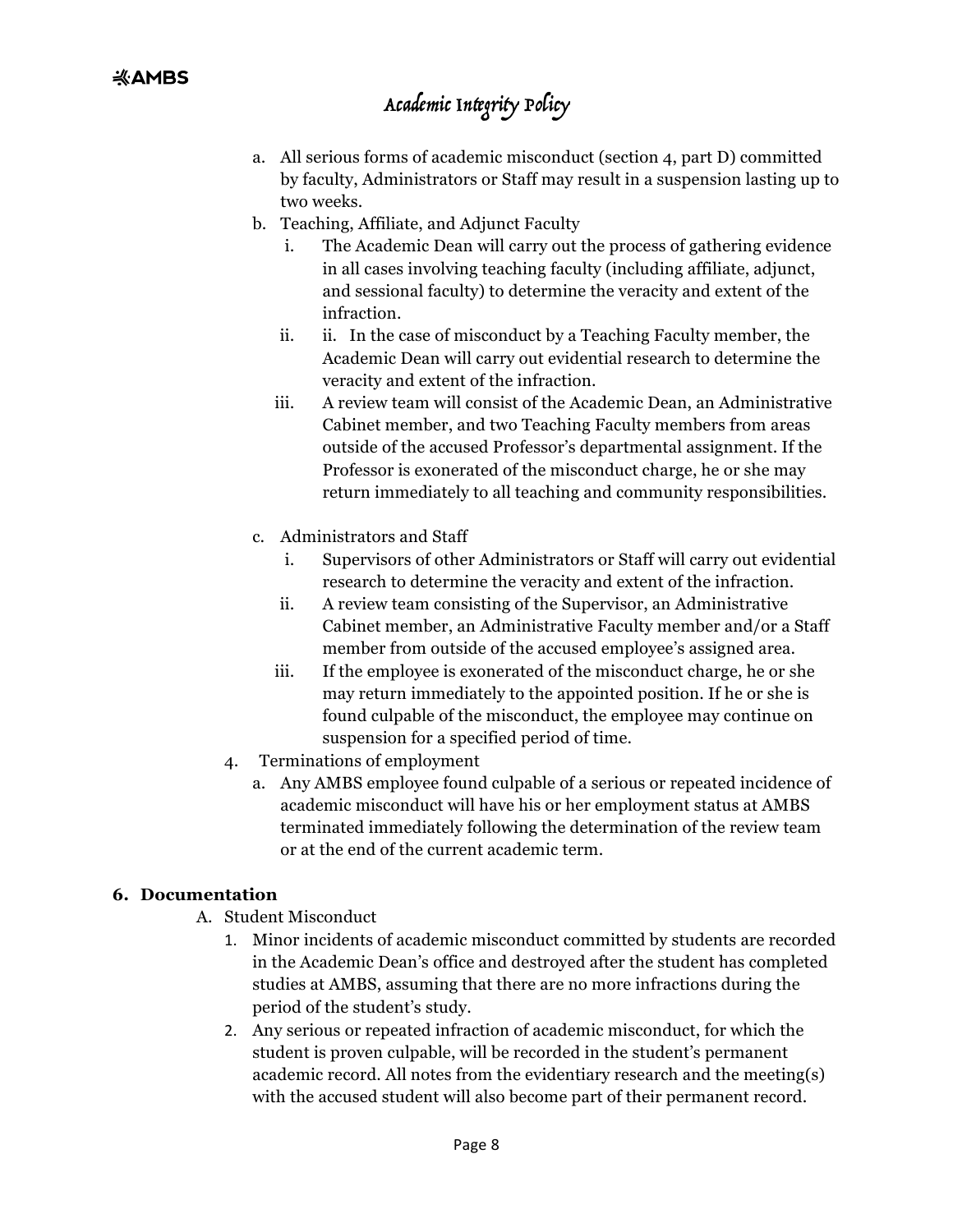- B. Faculty, Administrator, or Staff Misconduct
	- 1. Minor incidents of misconduct committed by any AMBS employee will be noted by their Supervisors and discussed at the end of the current review cycle. If there are no other infractions during this cycle, no records will be kept in the employee file.
	- 2. Any serious or repeated infractions of academic misconduct for which the employee is proven culpable will be recorded in the employee's permanent personnel file. All notes from the evidentiary research and the meeting(s) with the accused employee will also become part of their permanent record.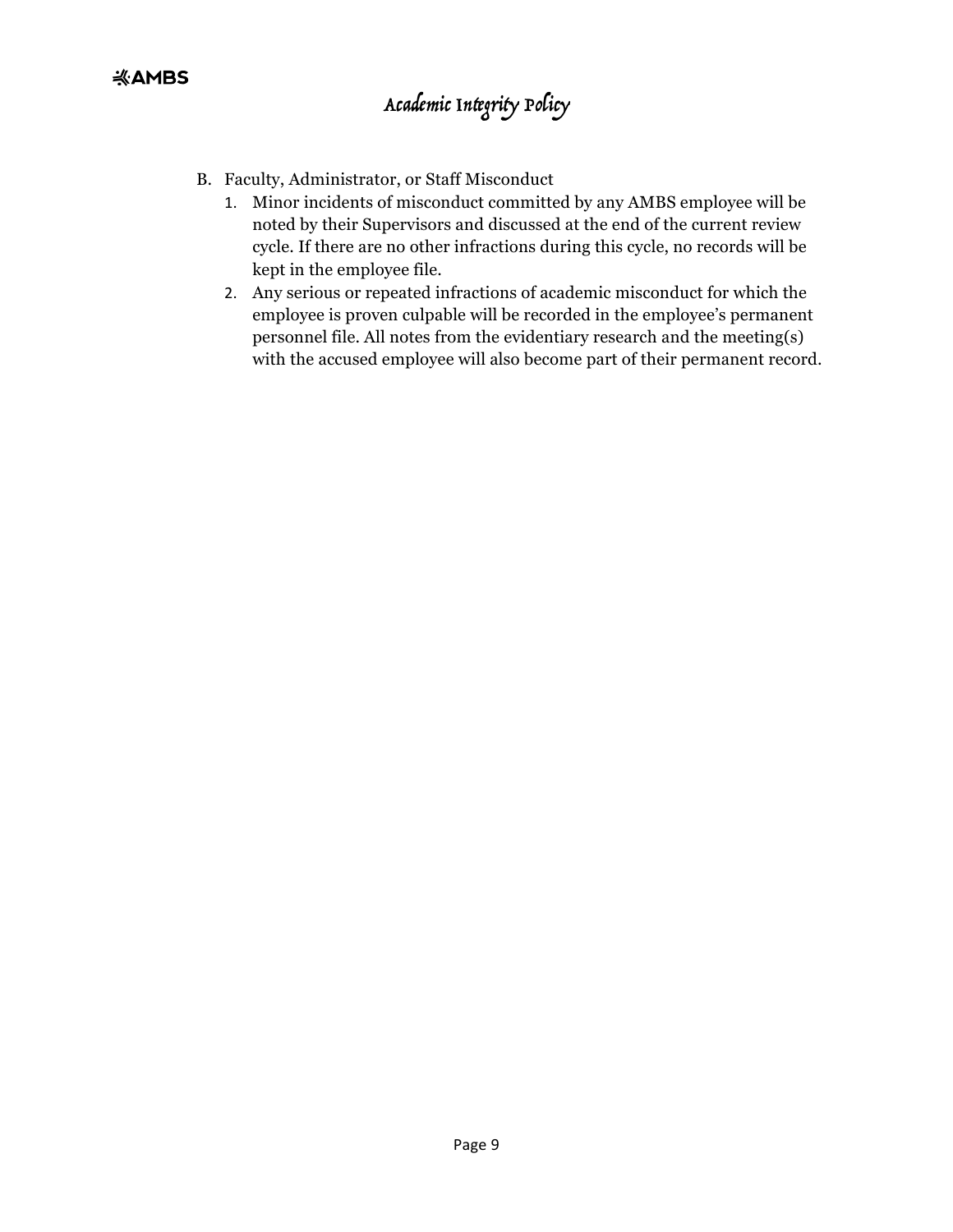#### **7. Processes of Appeal and Academic Grievance Procedure**

- A. First Level of Appeal
	- 1. Students
		- a. Students, who believe that they have been falsely accused of academic misconduct, are encouraged to speak with their Professor(s) and offer concrete evidence to refute the accusation that has been made against them.
		- b. If the evidence is accepted as valid by the Professor(s), the accusation may be dropped after a verbal report to the Academic Dean. If the evidence is not persuasive to the Professor(s) or accepted as valid, the reporting and research process outlined above (section 5, part A.3) begins.
		- c. Professors(s) or students may consult with the student's advisor and/or Academic Dean.
		- 2. AMBS employees
			- a. Faculty, Administrators, or Staff, who believe that they have been falsely accused of academic misconduct, are encouraged to speak with their Supervisors and offer concrete evidence to refute the accusation that has been made against them.
			- b. If the evidence is accepted as valid, the accusation is dropped. If the evidence is not persuasive to the Supervisor or accepted as valid, the reporting and research process outlined above (section 5, part B.3) begins.
			- c. The employee and the Supervisor may consult the HR and Payroll Assistant, a member of the Administrative Cabinet, or his or her own Supervisor.
- B. Second Level of Appeal All Grievants
	- 1. If a student or any AMBS employee disputes the outcome of their review team's deliberations and determinations (as outlined in sections 5, parts A.3 and B.3), he or she may follow the process outlined below, which is a modified version of the Level Three process in the AMBS Grievance Policy.
	- 2. The student or employee should contact the HR and Payroll Assistant to set the grievance process in motion.
	- 3. Upon receiving a request for grievance process for academic misconduct, the HR and Payroll Assistant (or appointee) will prepare a timeline (a) for reviewing the documentation already gathered; (b) for the process by the carried out by the AMBS grievance team and (c) for making any subsequent appeals.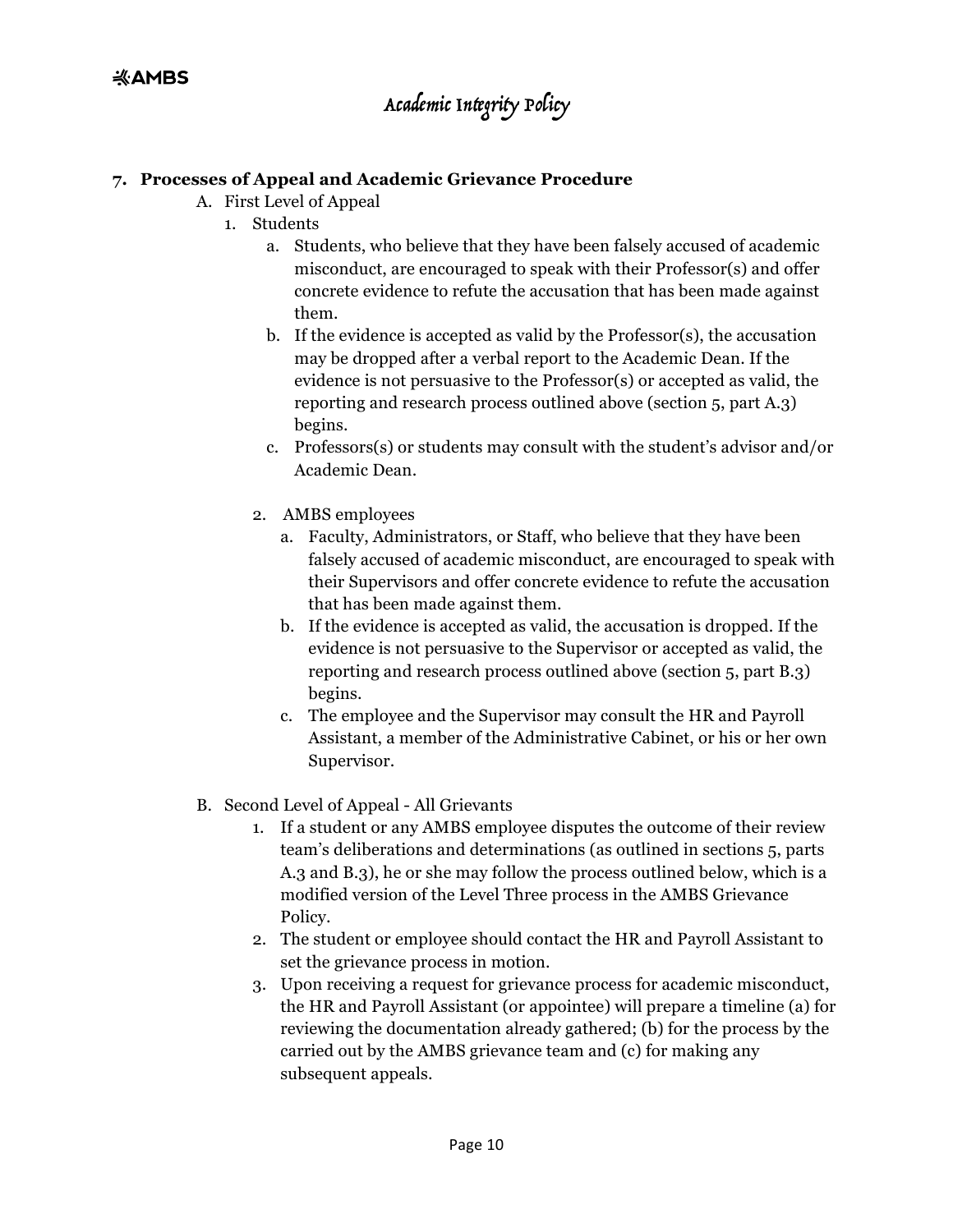- 4. The grievance team, appointed in accordance with the AMBS grievance policy, will review the statements submitted by the grievant (student or employee) and the Academic Dean in the case of students or Professors or the Supervisor of an employee and determine needed next steps in the investigative process.
- 5. This investigation will review relevant evidence, such as email communications or other written or graphic communication, interviews with witnesses, legal implications of the alleged misconduct, factors in AMBS community life that facilitated or encouraged the offense, or anything else deemed relevant in understanding the complaint.
- 6. The HR and Payroll Assistant (or appointee) will communicate any new information that has emerged from this part of the investigation to the grievant and the Academic Dean or Supervisor in an orderly and timely way.
- 7. Working with the grievant and Academic Dean or Supervisor, the HR and Payroll Assistant (or appointee) will develop a schedule for meetings to hear testimony from the grievant, the Academic Dean or Supervisor, and any others whose experiences or expertise may be relevant to the complaint. This schedule will take into consideration the physical and psychological safety of the grievant and the Academic Dean or Supervisor.
- 8. Meetings with the grievance team, the grievant and the Academic Dean or Supervisor, will follow this outline:
	- a. The HR and Payroll Assistant (or appointee), serving as convener of the meeting, will state clearly the discussion procedure for the meeting and ensure that both of the primary parties (grievant and Academic Dean or Supervisor) have equal opportunity to be heard and understood, and that both are actively involved in establishing the facts of the complaint.
	- b. The HR and Payroll Assistant (or appointee) will make clear that the preponderance of evidence is the standard by which decisions related to the offense will be made.
	- c. An orderly, full, frank, and fair conversation about the offense will allow the grievance team to come to a fuller understanding of the complaint, to determine what happened.
	- d. The HR and Payroll Assistant (or appointees) will summarize verbally the findings, understandings, and/or decisions reached during the meeting.
	- e. If further meetings are required, subsequent meeting times will be set before the conclusion of the meeting or agreements made for followup scheduling.
	- f. The grievance team will review all that have been learned from interview process, make a judgment on the grievance, and determine